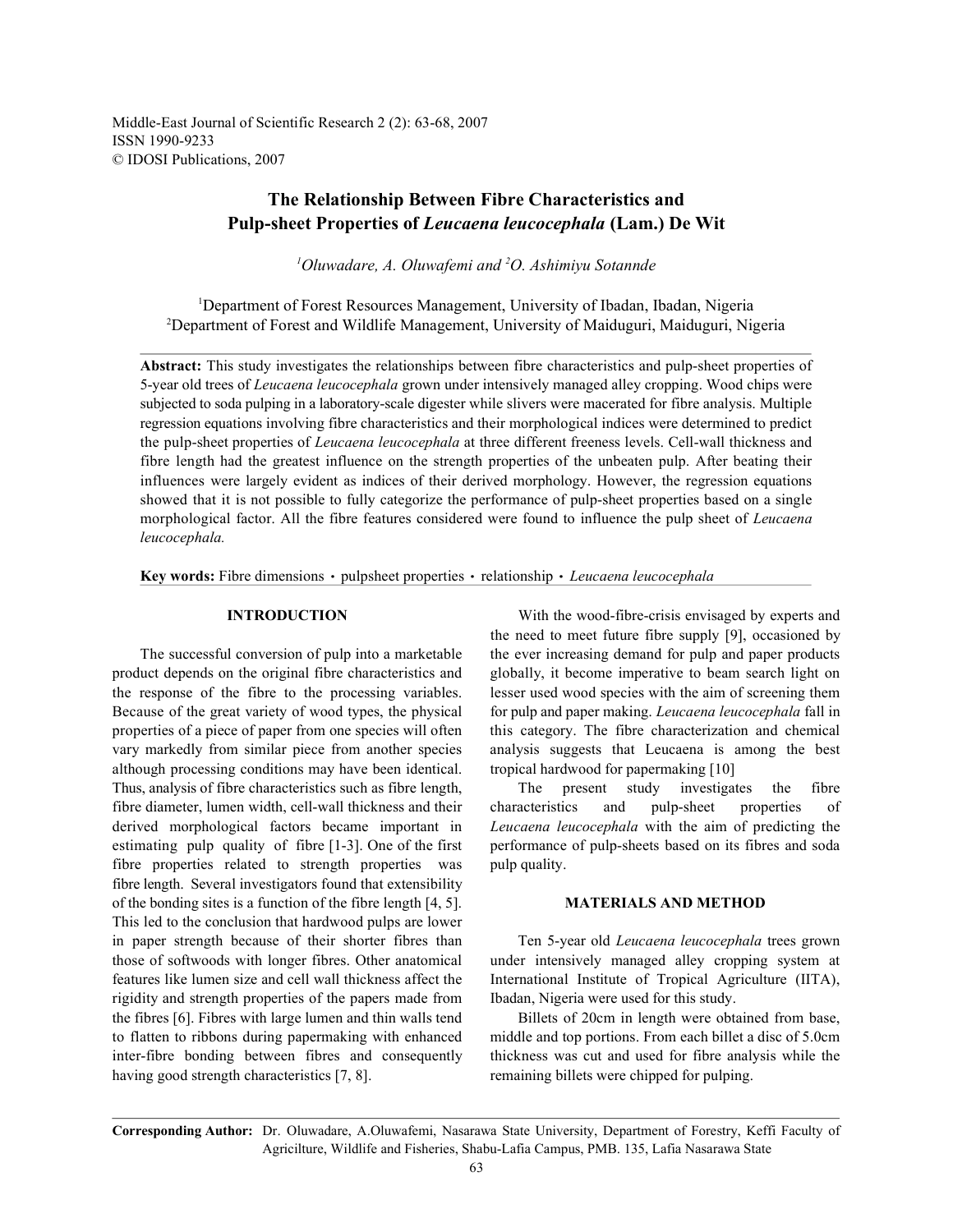**Fibre Analysis:** Fibre length, lumen width, cell-wall thickness and their derived morphologies were measured in stem cross section. Wood slivers parallel to the grain were taken from each annual ring and macerated in a 1:2 ( $v/v$ ) mixture of 10% acetic acid and 30% hydrogen peroxide at 100±2°C for 4 hours. Fibre dimensions were measured in swollen condition using Rheichert visopan microscope. The mean fibre characteristics with their derived, morphologies are presented in Table 1.

**Pulping Experiments:** Pulping experiments were carried out at the chemical Engineering Department, Obafemi Awolowo University, Ile-Ife, Nigeria. All the 15.0cm billets from each tree were chipped into 3 cm x 1cm size. The wood chips were pulped using soda method. Pulping was performed in a 5-L transversely rotatory autoclave. For each cooking cycle, liquor to wood ratio and cooking time was kept constant at 3-l/kg and 3 hours respectively. During cooking, the digester was de-gassed for a period of 10 minutes at every 1-hour interval. After each cook, 20 minutes gas down period was allowed before the black liquor was ejected. All pulps were disintegrated and washed with cooled distilled water on a standard size 1 mm x 1 mm netted sieve. The cooking parameters are shown below:

| Bone dry weight of wood: | 1000 g          |
|--------------------------|-----------------|
| Liquor ratio:            | 3:1             |
| NaOH concentration       | $5\%$           |
| Temperature              | $170^{\circ}$ C |
| Time to maximum          | $60$ mins.      |
| Time at maximum          | 180 mins.       |
| Gas down period          | 20 mins.        |

**Pulp analysis:** Pulp yield expressed as percentage of the oven dry weight of the chips was determined together with rejects proportion. Kappa number measurement was determined as specified in the laboratory tests manual of Iwopin pulp and Paper Company. Pulp freeness was tested using Schoper Riegler Freeness tester according to (Tappi, 1985). It was expressed as the rate at which water drained from a suspension of 3g of pulp in 1 litre water. Consistency, which is a function of the percentage of dry pulp in water, was determined using [12]. Both freeness and consistency determination was carried out at  $6.3<sup>OSR</sup>$  (unbeaten pulp),  $51<sup>OSR</sup>$  and 75<sup> $OSR$ </sup> degree of freeness. The mean results are presented in Table 3.

Table 1: Fibre characteristics of *Leucaena lencocephala* wood

| Fibre dimensions          | Value  |
|---------------------------|--------|
| Fibre length $(L)$ µm     | 652.00 |
| Fibre diameter um         | 15.67  |
| Cell-wall thickness um    | 2.90   |
| Lumen width (d) cm        | 9.87   |
| Runkel ratio $(2^w/d)$    | 0.59   |
| Flexibility ratio $(d/D)$ | 0.63   |
| Slenderness ratio $(L/D)$ | 41.61  |
| Wall rigidity (w/D)       | 0.19   |

Table 2: Pulp yields and kappa number of soda pulp of *Leucaena leucocephala*

| Parameter                   | Value |
|-----------------------------|-------|
| Chemical consumption $(\%)$ | 35.00 |
| Kappa number                | 23.60 |
| Screened yield $(\% )$      | 48.00 |
| Rejects $(\% )$             | 0.06  |
| Total yield (%)             | 48.06 |

Table 3: Pulp-sheet properties of soda pulp of *Leucaena leucocephala* wood at different freeness levels

| Paper properties                                                                                                                                                                                                            |                      | Freeness levels (°SR) |         |  |
|-----------------------------------------------------------------------------------------------------------------------------------------------------------------------------------------------------------------------------|----------------------|-----------------------|---------|--|
|                                                                                                                                                                                                                             | Unbeaten $pulp(6.3)$ | 51.00                 | 75.00   |  |
| Burst $(g/cm^2)$                                                                                                                                                                                                            | 7.20                 | 16.79                 | 16.96   |  |
| Tear $(g/gm^2)$                                                                                                                                                                                                             | 87.30                | 124.90                | 140.60  |  |
| Breaking length (m)                                                                                                                                                                                                         | 765.90               | 21.84                 | 2672.40 |  |
| Stretch $(\% )$                                                                                                                                                                                                             | 0.49                 | 1.27                  | 1.87    |  |
| $0.000$ and $0.0000$ and $0.0000$ and $0.0000$ and $0.0000$ and $0.0000$ and $0.0000$ and $0.0000$ and $0.0000$ and $0.0000$ and $0.0000$ and $0.0000$ and $0.0000$ and $0.0000$ and $0.0000$ and $0.0000$ and $0.0000$ and |                      |                       |         |  |

SR means schopper riegler freeness

**Handsheet preparation and testing:** The pulp was beaten in a laboratory valley beater according to (Tappi 1988). All the handsheets made at the three level of freeness were tested for burst, tear, breaking length and stretch.

**Statistical analysis:** Multiple regression analysis was used to establish the relationships between the fibre characteristics and pulpsheet properties at the 3-level of freeness.

## **RESULTS AND DISCUSSION**

**Fibre dimension:** Mean fibre length and cell wall thickness were 0.65mm and 2.9µm respectively while Runkel ratio, flexibility and slenderness were 0.59, 0.63 and 42:1 as shown in Table 1. These values are lower than those obtained for eucalyptus species by (Kibblewhite, *et al*., 2000; Jorge, *et al*., 2000; Igartua, *et al*., 2005; Veenin, *et al*., 2005; Monteoliva, *et al*., 2005) and trembling aspen by (Fujiwara and Yang, 2000). According to (Oluwadare, 1998), these values are of acceptable range for hardwoods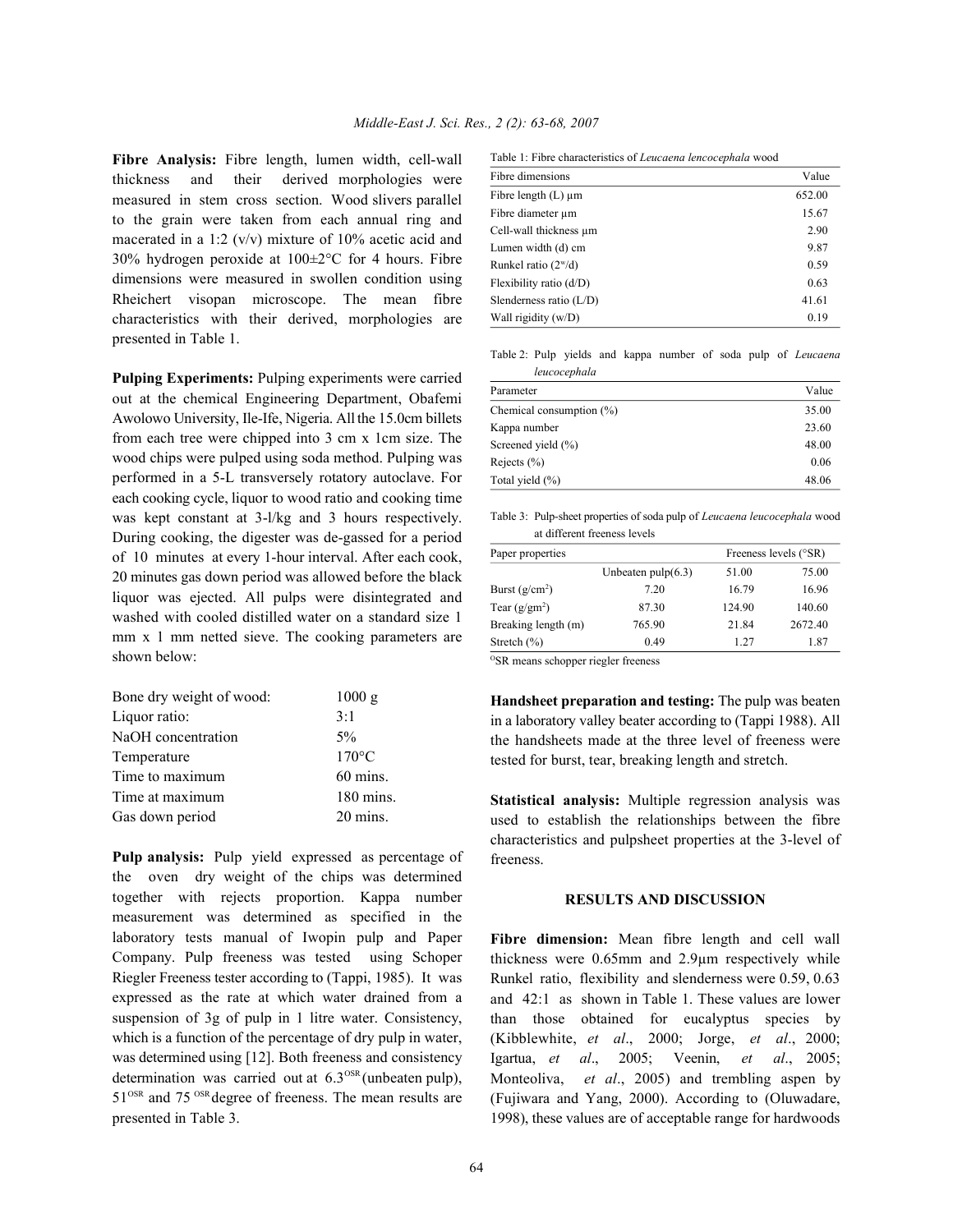|              |                |                                          | Standard      | Individual              | Multiple       | Standard  |
|--------------|----------------|------------------------------------------|---------------|-------------------------|----------------|-----------|
| Equations    |                | Predictors                               | co-efficients | variance R <sup>2</sup> | $\mathbb{R}^2$ | error     |
|              |                | Freeness                                 |               |                         |                |           |
| A            |                | Constant                                 | a. 47.668     |                         |                |           |
|              | $\mathbf{X}_1$ | Reciprocate of wall thickness (1/2w)     | $b_1 - 1.354$ | 0.553                   |                |           |
|              | $\mathbf{X}_2$ | Square of Slendernes ratio $(L/D)^2$     | $b_2 2.729$   | 0.284                   |                |           |
|              | $X_3$          | Runkel ratio (2w/l)                      | $b_3 2.831$   | 0.285                   |                |           |
|              | $\mathbf{X}_4$ | Wall rigidity (w/D)                      | $b_4 - 1.008$ | 0.227                   | 0.551          | 1.757     |
| $\, {\bf B}$ |                | Breaking length                          |               |                         |                |           |
|              |                | Constant                                 | a. 14.20.176  |                         |                |           |
|              | $X_1$          | Reciprocal of cell-wall (1/2w)           | $b_1 - 0.589$ | 0.553                   |                |           |
|              | $\mathbf{X}_2$ | Fibre length                             | $b_2 - 0.589$ | 0.423                   |                |           |
|              | $\mathbf{X}_3$ | Lumen width                              | $b_3 0.183$   | 0.135                   | 0.551          | 139.727   |
| $\mathbf C$  |                | <b>Burst</b> factor                      |               |                         |                |           |
|              |                | Constant                                 | a. 4.359      |                         |                |           |
|              | $X_1$          | Reciprocal of cell-wall thickness (1/2w) | $b_1$ 0.959   | 0.247                   |                |           |
|              | $\mathbf{X}_2$ | Flexibility ratio (d/D)                  | $b_2 - 0.598$ | 0.161                   |                |           |
|              | $\mathbf{X}_3$ | Fibre length                             | $b_3$ 0.537   | 0.268                   | 0.381          | 2.212     |
| $\mathbf D$  |                | Tear factor                              |               |                         |                |           |
|              |                | Constant                                 | a. 108.189    |                         |                |           |
|              | $\mathbf{X}_1$ | Slenderness ratio (L/D)                  | $b_1 0.130$   | 0.451                   |                |           |
|              | $\mathbf{X}_2$ | Fibre length                             | $b_2 0.11$    | 0.411                   |                |           |
|              | $X_3$          | Reciprocal of cell-wall thickness (1/2w) | $b_3 - 0.491$ | 0.589                   | 0.393          | 4.122     |
| $\mathbf E$  |                | Stretch                                  |               |                         |                |           |
|              |                | Constant                                 | $a.-0.573$    |                         |                |           |
|              | $X_1$          | Fibre length                             | $b_1 - 0.331$ | 0.564                   |                |           |
|              | $X_2$          | Reciprocal of cell-wall thickness (1/2w) | b, 0.573      | 0.697                   |                |           |
|              | $X_3$          | Wall rigidity (w/D)                      | $b_3 - 0.046$ | 0.121                   | 0.580          | 6.272E-02 |
|              |                |                                          |               |                         |                |           |

### *Middle-East J. Sci. Res., 2 (2): 63-68, 2007*

Table 4: Multiple regression equations for unbeaten pulp of *Leucaena leucocephala*

Equation type:  $y = a + b_1x_1 + b_2x_2... b_nx_n$ . where  $y =$  Pulp properties desired and  $x_1, x_2...$  = Independent variables (Fibre characteristic).

for papermaking. The Runkel ratio is typical of most breaking length of 766m and stretch of 0.49% for unbeaten temperate species like Populus and Caribbean pine, which pulp. However, these properties increased tremendously produces good quality paper. The morphological indices as drainability increased to 51 and 75°SR with burst of are fairly good except that the slenderness is low compare 16.8, tear 125, breaking length 2.2km and stretch of 1.27%

was 23.6 with screened yield of 48.0% and rejects of from soda pulp of *Leucaena leucocephala.* 0. 06% (Table 2). This value is slightly higher than kraft pulp yield of between 42.5-47.7% obtained by **Fibre characteristics and pulp sheet interrelationships:** (Khristova, *et al.*, 1988) for same species from Sudan. The The freeness of the unbeaten pulp was found to be 6.3. paper properties also compared favourably well with kraft The dominant factor affecting freeness at this level is pulp sheet with burst index of 7.2 g/cm<sup>2</sup>, tear 87.3 g/gm<sup>2</sup> cell-wall thickness, which alone accounted for 55.3%. The

to temperate softwood.  $\text{at } 51^{\circ} \text{SR while } 17 \text{ g/cm}^2$ ,  $141 \text{ g/cm}^2$   $2.7 \text{ km and } 1.87\%$  was **Pulp yields and paper properties:** The Kappa number quality paper of high strength value could be obtained obtained at 75°SR (Table 3). These values show that good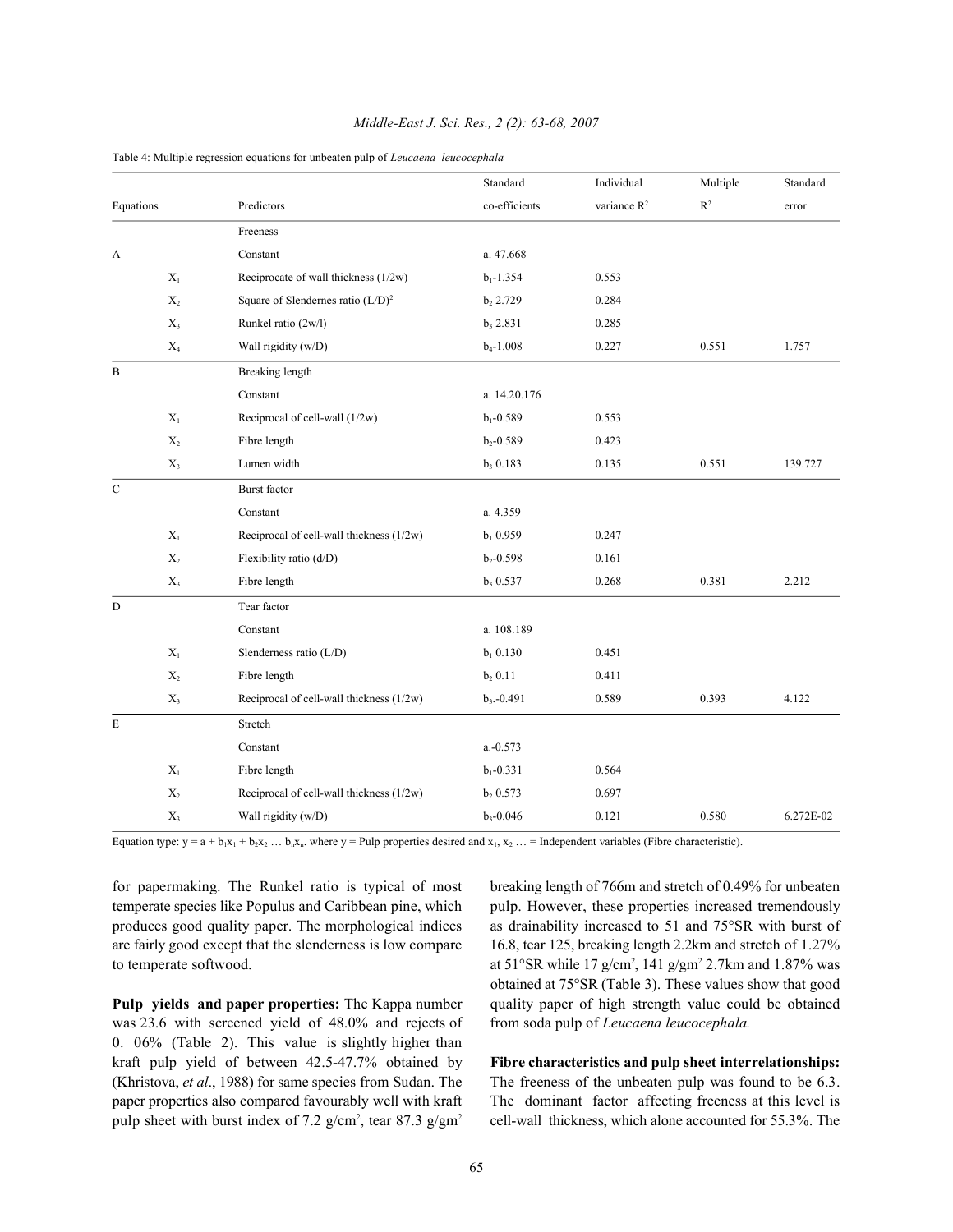|              |           | Standard                            | Individual    | Multiple       | Standard       |        |
|--------------|-----------|-------------------------------------|---------------|----------------|----------------|--------|
|              | Equations | predictors                          | co-efficients | variance $R^2$ | $\mathbb{R}^2$ | Error  |
|              |           | <b>Breaking length</b>              |               |                |                |        |
| A            |           | Constant<br>a. 241.868              |               |                |                |        |
|              | $X_1$     | Square of Slenderness ratio (L/D)   | $b_1 - 0.658$ | 0.173          |                |        |
|              | $X_2$     | Reciprocal of wall thickness (1/2w) | $b_2 0.342$   | 0.296          |                |        |
|              | $X_3$     | Wall rigidity (w/D)                 | $B_3 0.816$   | 0.199          | 0.149          | 78.162 |
| $\, {\bf B}$ |           | <b>Burst</b> factor                 |               |                |                |        |
|              |           | Constant                            | a. 24.026     |                |                |        |
|              | $X_1$     | Flexibility ratio (d/D)             | $b_1 - 0.440$ | 0.332          |                |        |
|              | $X_2$     | Slenderness ratio (L/D)             | $b_2 0.423$   | 0.077          |                |        |
|              | $X_3$     | Fibre length $b_3$ 0.363            | 0.025         | 0.122          | 0.691          |        |
| $\mathbf C$  |           | Tear factor                         |               |                |                |        |
|              |           | Constant                            | a. 41.321     |                |                |        |
|              | $X_1$     | Fibre length                        | $b_1 0.153$   | 0.225          |                |        |
|              | $X_2$     | Runkel ratio                        | $b_2 - 2.649$ | 0.130          |                |        |
|              | $X_3$     | L2 x (1/2W)                         | $b_3 0.128$   | 0.056          |                |        |
|              | $X_4$     | Wall rigidity (w/D)                 | $b_4 2.893$   | 0.258          | 0.444          | 7.463  |
| ${\bf D}$    |           | Stretch                             |               |                |                |        |
|              |           | Constant                            | a.-8.166      |                |                |        |
|              | $X_1$     | Fibre length                        | $b_1$ 0.405   | 0.267          |                |        |
|              | $X_2$     | Wall rigidity (w/D)                 | $b_2 2.114$   | 0.355          |                |        |
|              | $X_3$     | Flexibility ratio (d/D)             | $b_3.1.846$   | 0.245          | 407            | 0.122  |

### *Middle-East J. Sci. Res., 2 (2): 63-68, 2007*

Table 5: Multiple regression equation for pulp-sheet properties at  $51<sup>OSR</sup>$  of freeness

Equation type:  $y = a+b_1x_1 + b_2x_2... b_nx_n$ , where  $y =$  Pulp properties desired and  $x_1, x_2... x_n =$  Independent variables (Fibre characteristic)

regression analysis involving these variables with Runkel unbeaten pulp reflects low fibre-to-fibre bonding. ratio and wall rigidity accounted for 55.1% of the total According to (Dinwoodie, 1965), if fibres are not bonded variation (Table 4). At this level, the fibres has not together in a continuous sequence, the sheet will develop achieved great entanglement thus, the cohesion between weak spots making it liable to failure under small load. the fibres is low. The mean breaking length was low (788.9 m). It was found that 55.3 and 42.3% of the freeness, the dependence of individual fibres was variations were attributed to cell-wall thickness and lessened. Fibre interactions became a dominant factor. fibre length. Multiple regressions involving these Therefore, after beating interactions between variables with lumen width accounted for 38.1% with morphological indices occurs. Multiple regression standard error estimate of 139.727. Similar results were analysis showed that fibre flexibility, reciprocal of cell-wall obtained for burst factor and stretch of the unbeaten thickness and wall rigidity accounted for 17.3, 29.6 and pulp with  $R^2$  of 24.7 and 69.7, 26.8 and 56.4% attributed to 19.9% of the total variations in breaking length cell-wall thickness and fibre length in each case (Table 4). respectively (Table 5), when fibre length was excluded The prediction equation for tear factor in Table 4 also from step-wise regression analysis. But for burst factor, compared well to those of other sheet properties. Cell- the only dominant predictor was flexibility ratio which wall thickness alone accounted for 58.9% of the total accounted for 33.2% of the total variation. The tearing variation while fibre length and slenderness ratio strength and stretch at this stage was governed by fibre contributed 41.1 and 45.1% respectively. The influence length and wall rigidity. The prediction equation in

lumen to diameter ratio accounted for 28.4%. The multiple exerted by cell-wall thickness and fibre length of the

Meanwhile, when beating was increased to  $51^{\text{OSR}}$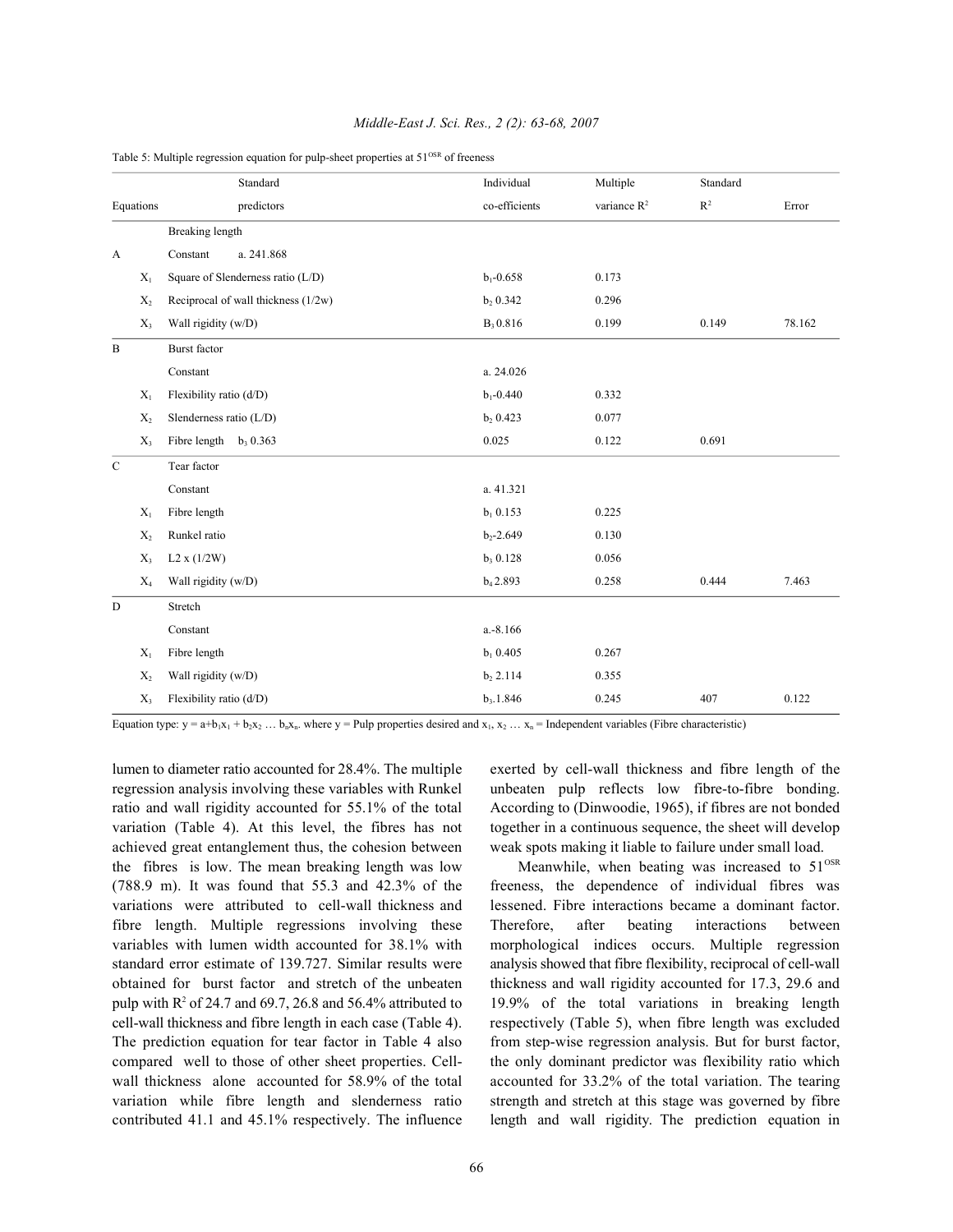|              |                |                                           | Standard       | Individual              | Multiple | Standard |
|--------------|----------------|-------------------------------------------|----------------|-------------------------|----------|----------|
| Equations    |                | Predictors                                | co-efficients  | variance R <sup>2</sup> | $R^2$    | error    |
|              |                | Breaking length                           |                |                         |          |          |
| $\mathbf{A}$ |                | Constant                                  | a. 2246.301    |                         |          |          |
|              | $X_1$          | Flexibility ratio (d/D)                   | $b_1 0.314$    | 0.090                   |          |          |
|              | $X_2$          | Reciprocal of wall thickness (1/2w)       | $b_2 - 0.259$  | 0.013                   | 0.025    | 104.173  |
| $\, {\bf B}$ |                | <b>Burst</b> factor                       |                |                         |          |          |
|              |                | Constant                                  | a. 69.324      |                         |          |          |
|              | $X_1$          | Flexibility ratio (d/D)                   | $b_1 - 3.555$  | 0.431                   |          |          |
|              | $\mathbf{X}_2$ | Slenderness ratio (L/D)                   | $b_2 - 2.789$  | 0.333                   |          |          |
|              | $X_3$          | $L^2$ x (1/2w)                            | $b_3$ 3.836    | 0.255                   | 0.372    | 0.7322   |
| $\mathbf C$  |                | Tear factor                               |                |                         |          |          |
|              |                | Constant                                  | a. 204.994     |                         |          |          |
|              | $X_1$          | Fibre length                              | $b_1$ 10.194   | 0.049                   |          |          |
|              | $\mathbf{X}_2$ | Square of fibre length $(L2)$             | $b_2 - 10.277$ | 0.077                   |          |          |
|              | $X_3$          | Runkel ratio                              | $b_3.0.066$    | 0.053                   | 0.291    | 10.2603  |
| D            |                | Stretch                                   |                |                         |          |          |
|              |                | Constant                                  | $a.-3.444$     |                         |          |          |
|              | $X_1$          | Fibre length (L)                          | $b_1$ 0.537    | 0.541                   |          |          |
|              | $\mathbf{X}_2$ | Reciprocal of cell-wall thickness) (1/2w) | $b_2 - 0.297$  | 0.195                   |          |          |
|              | $X_3$          | Flexibility ratio (d/D)                   | $b_3.0.793$    | 0.466                   | 0.603    | 0.2052   |

### *Middle-East J. Sci. Res., 2 (2): 63-68, 2007*

Table 6: Multiple regression for pulp-sheet properties at  $75^{\text{OSR}}$  of freeness

Equation type:  $y = a + b_1x_1 + b_2x_2... b_nx_n$ , where  $y =$  Pulp property desired and  $x_1, x_2... x_n =$  Independent variables (Fibre characteristic)

accounted for 22.5 and 25.8% variation in tear factor variation. Tear factor was 140.6 at this level of freeness respectively while 26.7, 35.5 and 24.5% variation in and was largely influenced by fibre length and Runkel stretch was attributed to fibre length, wall rigidity and ratio. Multiple regressions involving these variables slenderness ratio in that order. Beating increases the accounted for 29.1% with error estimate of 10.260. number of bonding sites and enhanced inter-fibre However, the controlling factors on stretch at this level bonding therefore, it is possible that the extensibility of a are fibre length flexibility of the fibre with  $R^2$  of 54.1% and given bonding site will not be controlled primarily by the 46.6% respectively. Multiple regression analysis of these respective fibre characteristics, but the extent of fibre-to- variables with the reciprocal of cell-wall thickness fibre bond formation is necessitated by the bruising and accounted for 60.3% of the total variation with error fibrillation of fibre as beating progresses [4]. estimate of 0.2052. This means that increased beating time

freeness, the breaking length was 2672.4m (Table 3). At adjacent fibres is enhanced. Thus, the cohesive force this stage, lumen-to-diameter (flexibility) ratio accounted between the fibres tends to be higher. Also, the relative for 9.0% variation in breaking length. Multiple regression importance of the observed fibre morphology at this stage analysis for this variable together with reciprocal of corroborated the earlier observation that strength cell-wall thickness accounted for only 1.3% of the total properties of pulp sheet is influenced by the amount of variation with standard error estimate of 104.17. Burst bonding sites made available by fibrillation or the number factor was governed by the flexibility and slenderness of of bonds per cubic centimeter. Therefore, the influence of the fibre with  $R^2$  of 43.1 and 33.3% respectively bonding increases with increased beating time. Hence, (Table 6). The product of fibre length and reciprocal of fibre length as a function of the total length available for

Table 5 showed that fibre length and wall rigidity cell-wall thickness accounted for 25.5% of the observed When beating was further increased to  $75<sup>OSR</sup>$  of has helped the fibres to reach a stage where bonding with